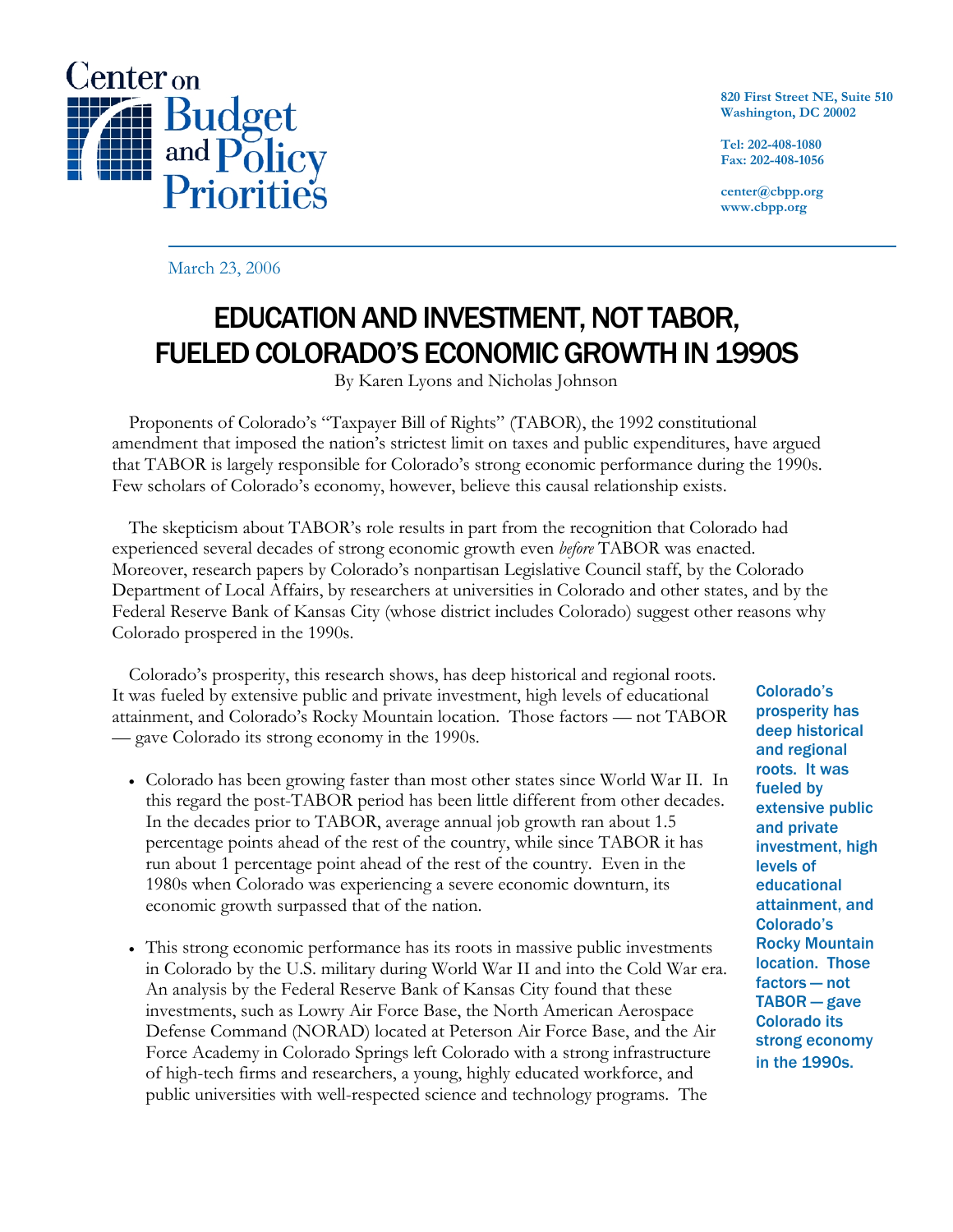#### TABOR Did Not Produce Colorado's Economic Growth, New Study Finds

A new study finds "little support" for the notion that TABOR sparked Colorado's economic growth in the 1990s. The study was conducted by two prominent economists in the area of state and local public finance, Therese J. McGuire of Northwestern University's Kellogg School of Management and Kim S. Rueben of the Urban Institute.

McGuire and Rueben used statistical analysis to separate TABOR from other factors that were present in Colorado both before and after TABOR's enactment, such as high levels of educational attainment and military spending that are documented in this paper. Their analysis finds that TABOR did little or nothing for Colorado's economy. Indeed, controlling for those other factors, their analysis finds that Colorado had only slightly better growth than would have been expected in the first five years after TABOR, but weakerthan-expected growth in the following five years. For the entire 10-year period, McGuire and Rueben report that Colorado's economic growth was about the same as what it would have been without TABOR.

"Using two different empirical approaches and examining two different measures of economic growth, we find that TABOR did not significantly boost Colorado's economy," the two economists report.

Source: Therese J. McGuire and Kim S. Rueben, *The Colorado Revenue Limits: The Economic Effects of TABOR*, Economic Policy Institute: 2006.

mountainous landscape and host of recreational opportunities in Colorado also made it an attractive place for workers and their families to move to. By 1989, advanced technology sectors were employing 102,000 workers, compared with 39,000 only a decade earlier; 40 out of every 1,000 Colorado workers were directly employed in high-tech industries. By 1991, more adults in Colorado had completed at least four years of college than in any other state in the nation.

- The one period of time in which Colorado's economic growth cooled a bit the 1980s had the effect of helping to prime the state for the economic growth in the post-TABOR years. During the 1980s, a regional economic slowdown that resulted largely from a real estate bust and a huge drop in oil prices (Denver is the regional headquarters for the Rocky Mountain oil and mining industry) led to a surplus of office space, and reasonably low costs for housing, commercial, and industrial space. As Colorado's well-regarded Legislative Council Staff has noted, these circumstances primed Colorado for a strong rebound in the 1990s.
- The tech-oriented nature of Colorado's economy proved advantageous in the 1990s. The national boom in technology and telecom-related industries had a particularly powerful effect in Colorado, causing income and employment to rise rapidly. (Of course, this boom had a downside: a high level of exposure to the bursting of the tech bubble in the early 2000s.)
- The increasing percentage of American consumer dollars spent on recreation particularly outdoor recreation like skiing — and on second-homes has also greatly benefited Colorado, with its mix of rugged landscapes and world-famous resorts like Aspen and Vail. Massive public investments in a new Denver airport and other projects also seem to have bolstered the economy.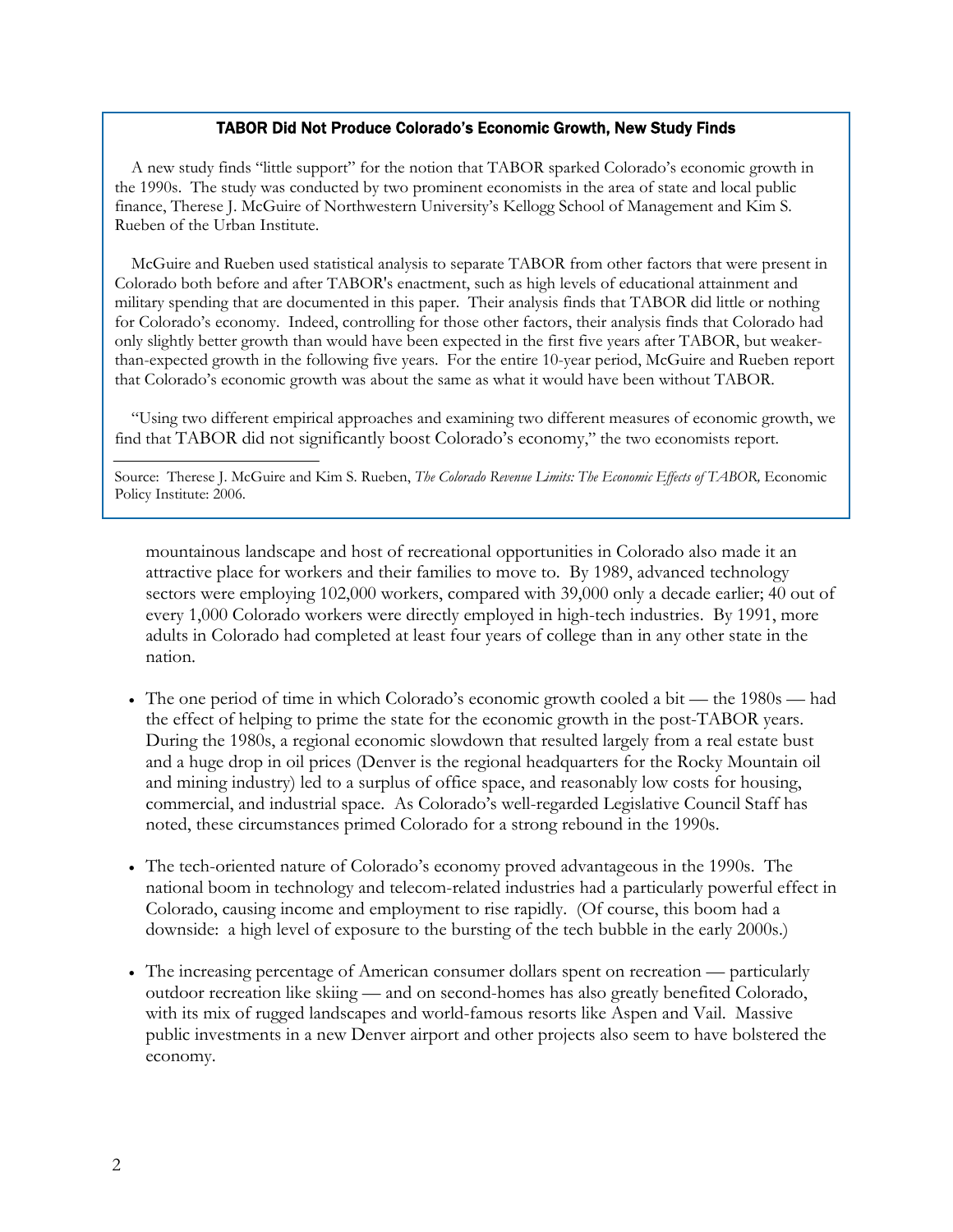

• Colorado, of course, is not the only state to have done well since World War II and in the early 1990s. Other Rocky Mountain and southwestern states also have fared well, in part because of their economic and geographic similarities. Indeed, by comparison with its regional neighbors, Colorado's economic performance has been average.

These data suggest that TABOR had little, if anything, to do with the state's economic performance. Rather, Colorado's economic growth stemmed in large part from strong public investment in research, high-tech, education and infrastructure.

# Colorado Was Outperforming the Country Long Before TABOR's Enactment

 $\overline{a}$ 

In the last 54 years, Colorado has consistently performed better than the nation on a number of key economic indicators — job growth, personal income growth and population growth.<sup>1</sup> (See Table 1.) On average, jobs grew 1.4 percent faster than the national average in Colorado during this time, personal income grew 0.9 percent faster and population grew 1.1 percent faster.

 The extent to which Colorado's job growth outperformed the nation ranged from 0.6 percentage points during 1980-1992 to 2.8 percentage points during the 1970s. (See Figure 1.)

<sup>1</sup> The only exception was the 1985 to 1991 period, when Colorado was experiencing an economic downturn. See Colorado Legislative Council, *House Joint Resolution 03-1033 Study: TABOR, Amendment 23, the Gallagher Amendment, and Other Fiscal Issues*, September 2003, p. 31.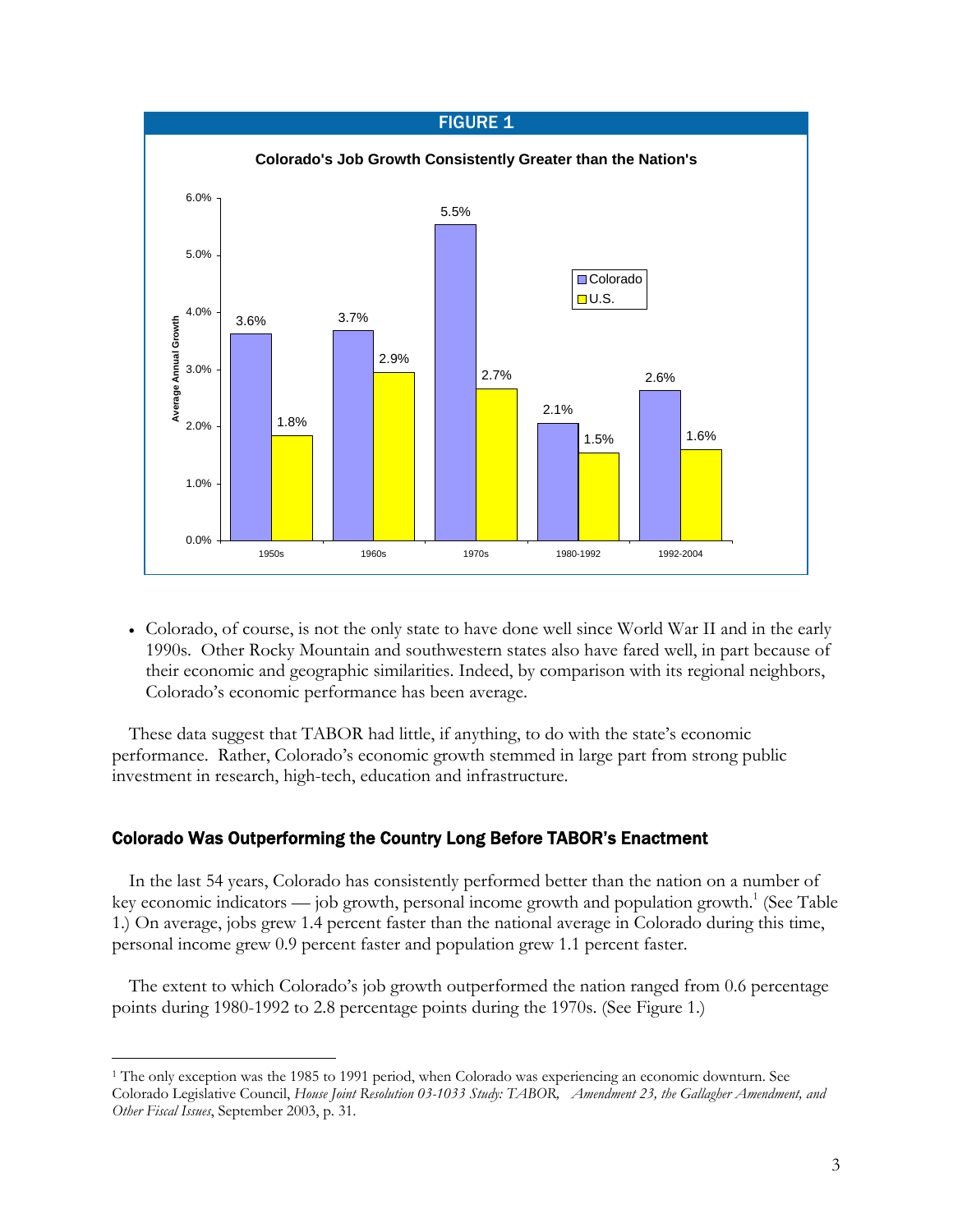| TABLE 1. ECONOMIC INDICATORS: AVERAGE ANNUAL CHANGE (%) |       |       |       |           |           |  |  |
|---------------------------------------------------------|-------|-------|-------|-----------|-----------|--|--|
|                                                         | 1950s | 1960s | 1970s | 1980-1992 | 1992-2004 |  |  |
| <b>Jobs</b>                                             |       |       |       |           |           |  |  |
| Colorado                                                | 3.6   | 3.7   | 5.5   | 2.1       | 2.6       |  |  |
| U.S.                                                    | 1.8   | 2.9   | 2.7   | 1.5       | 1.6       |  |  |
| <b>Difference</b>                                       | 1.8   | 0.8   | 2.8   | 0.6       | 1.0       |  |  |
| Personal Income (\$2004)                                |       |       |       |           |           |  |  |
| Colorado                                                | 5.3   | 5.0   | 5.4   | 2.8       | 4.4       |  |  |
| U.S.                                                    | 4.0   | 4.8   | 3.1   | 2.6       | 2.5       |  |  |
| <b>Difference</b>                                       | 1.3   | 0.2   | 2.3   | 0.2       | 1.9       |  |  |
| Population                                              |       |       |       |           |           |  |  |
| Colorado                                                | 2.9   | 2.3   | 2.9   | 1.6       | 2.3       |  |  |
| U.S.                                                    | 1.7   | 1.3   | 1.1   | 1.0       | 1.1       |  |  |
| <b>Difference</b>                                       | 1.2   | 1.0   | 1.8   | 0.6       | 1.2       |  |  |

Source: CBPP analysis of data from Bureau of Labor Statistics, Bureau of Economic Analysis, and Census Bureau.

 The data in Table 1 also show that Colorado's economic growth in 1992-2004 – the years since TABOR's enactment – has not been markedly different from its growth in previous decades. In fact, job growth and personal income growth were greater in the pre-TABOR years (1950-1992), while population growth was the same. (See Figure 2)

Reviewing these figures in 1999, Tom Dunn, then Chief Economist of Colorado's Legislative Council, noted that the state's overall growth rate in the 1990s was not that different from what it has been over the last 50 years.<sup>2</sup>

# The Roots of Colorado's Strength, 1940-81: Military Investment and Strong Universities Led to a High-tech Private Sector and the Nation's Best-Educated Workforce

Studies of Colorado's unusually strong economy, before and after TABOR, cite the state's booming high technology sector and a highly educated workforce as key determinants of prosperity.<sup>3</sup> Those attributes did not develop overnight, nor did they occur randomly. Instead they result from a series of investments dating back to the 1940s, beginning with a sharp increase in the form of defense spending by the federal government and continuing with strong private and public investments in research and development.

# 1940s and 1950s: The Growth of the Defense Sector Brings Money, Jobs and Highly Skilled Individuals to the State

Defense spending began to play a significant role in Colorado's economy in the pre-World World II days. As the nation began to mobilize, the US military created and expanded a number of bases located in Colorado, such as Lowry Air Force Base and Buckley Field. Wilson D. Kendall, author of a 2002 paper on Colorado's recent economic history, reports that the result was a huge increase in Colorado military earnings from \$1.7 million in 1937 to \$152 million by 1945 or from four-tenths of

<sup>-</sup>2 Tom Dunn, testimony for Interim Study on Development and Growth, October 4, 1999, http://www.state.co.us/gov\_dir/leg\_dir/lcsstaff/1999/comsched/99DevGrow1004sum.htm. 3 High technology encompasses large computer hardware, software, telecommunications, and aerospace sectors.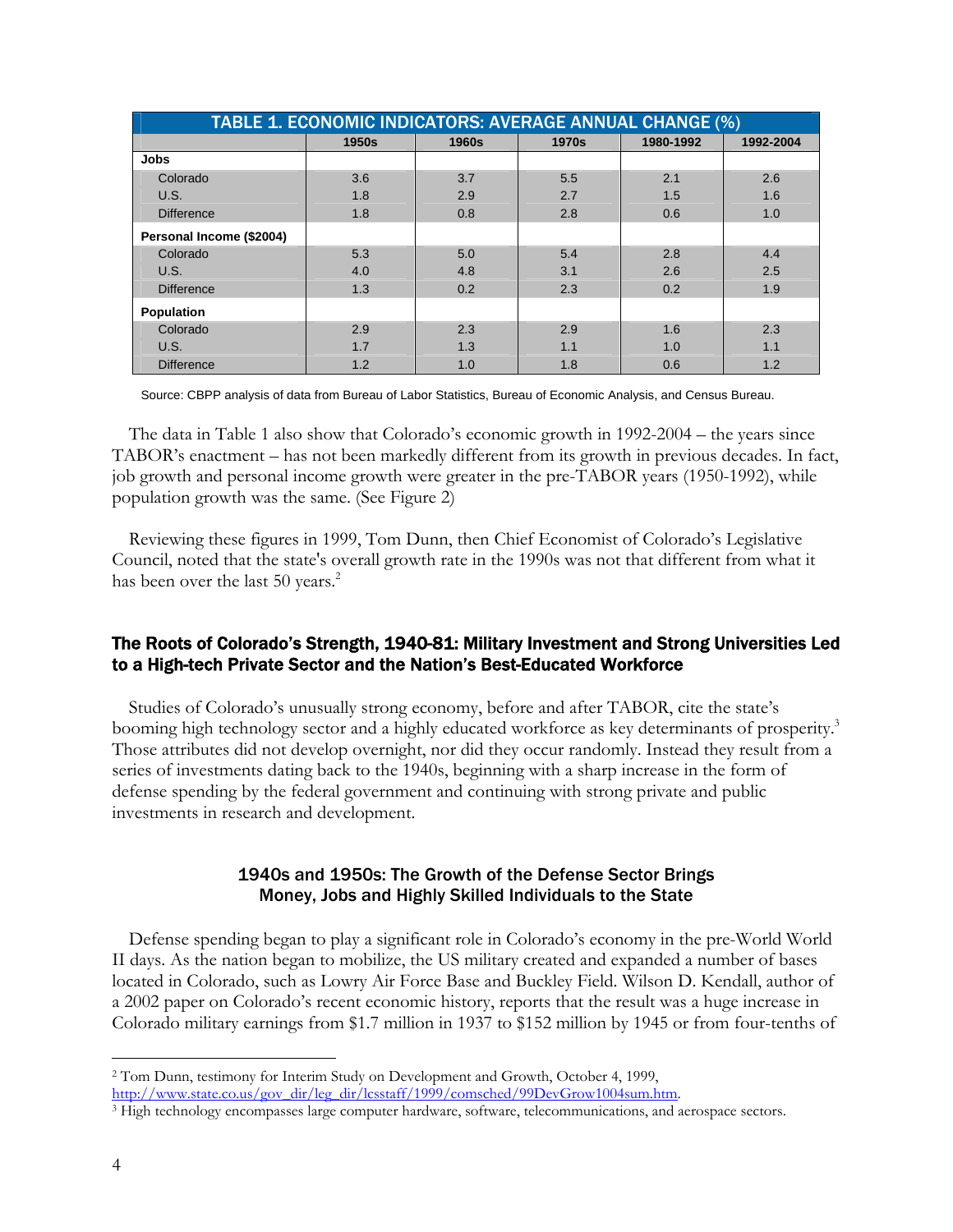

a percent of total earnings to over 13 percent.<sup>4</sup> The U.S. military also opened large research centers in Colorado in the 1940s and 1950s, including the North American Aerospace Defense Command (NORAD) and the United States Air Force Academy.

As the federal defense sector grew so did the private defense sector. The Martin Company (now Lockheed-Martin) built a major defense plant near Littleton, CO; Sundstrand (now Hamilton Sundstrand) built its first plant outside of its Illinois headquarters in Denver; Dow Chemical Company took over administration of the Rocky Flats Plant from the Atomic Energy Commission and greatly expanded its facilities and employment; and Ball Aerospace entered the aerospace industry in 1956 when it acquired Control Cells, Inc., a small research and development operation in Boulder.

## 1960s and 1970s: High-Tech Firms Emerge

The Federal Reserve Bank of Kansas City points out in a recent paper that Colorado's military presence led directly to the state's private-sector high-tech industry. The Federal Reserve paper finds that these military institutions "attracted and produced scores of scientists, engineers, and computer specialists over the years, many of whom, in time, have started high-tech business of

-

<sup>4</sup> Wilson D. Kendall, "A Brief Economic History of Colorado," Sept. 14, 2002,

http://dola.colorado.gov/demog/Economy/Forecasts/EconomicHistoryCBEF2002.pdf.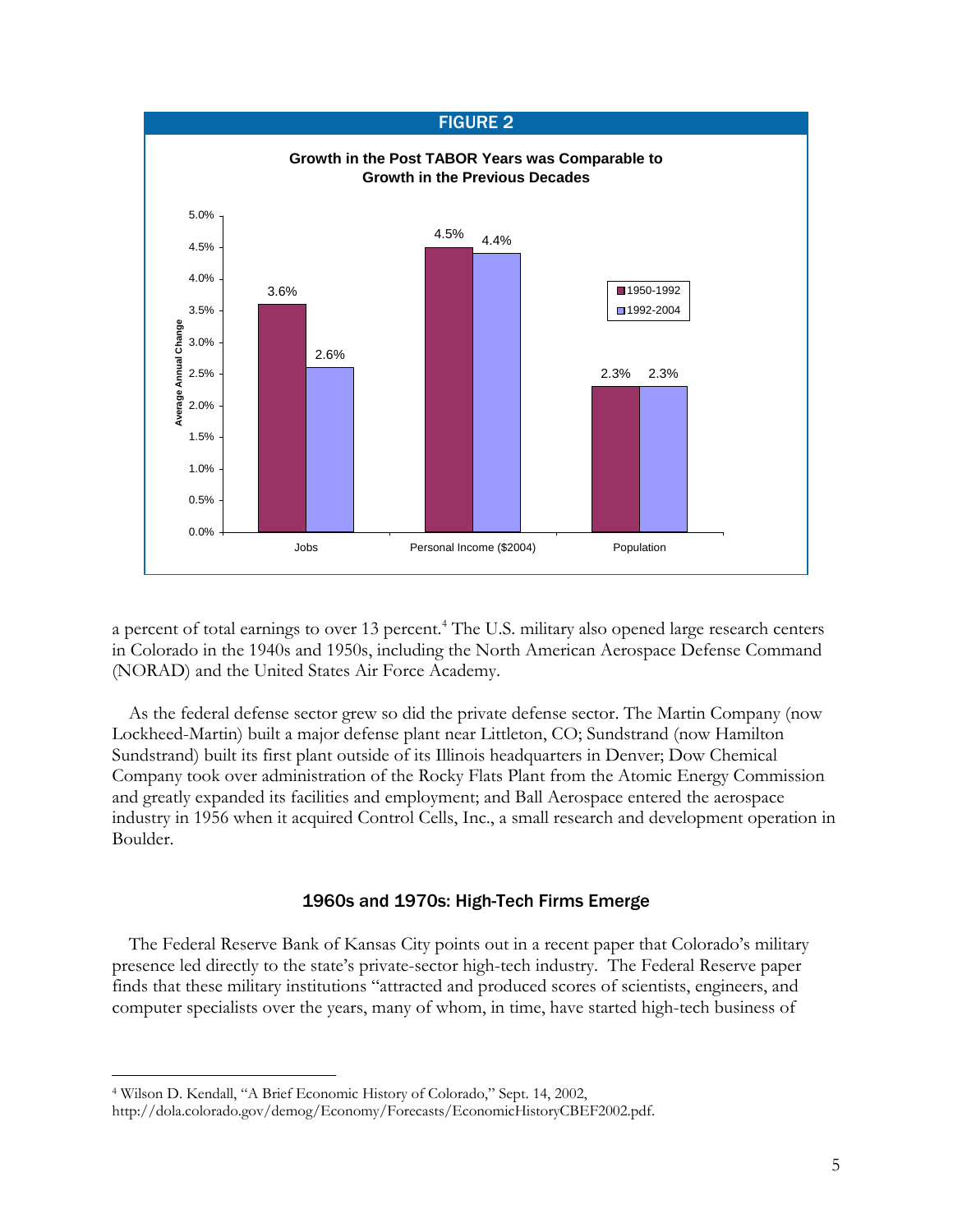their own." 5 Due largely to this early military research influence, Colorado Springs now has the highest concentration of high-tech workers of any medium sized metropolitan area in the country.

The military presence was augmented by the development of strong research programs at Colorado's institutions of higher education — Colorado State University and the University of Colorado, the bank's study found.

Among the high-tech firms that grew in Colorado in the 1960s and 1970s were Hewlett-Packard, which built its first non-California manufacturing plant in Loveland, Colorado in 1962 and then quickly built another plant in Colorado Springs in 1962; Storage Technology (now known as StorageTek, a unit of Sun Microsystems); and Texas Instruments. Later, Hewlett-Packard's first desktop computers were built in Colorado.

# 1970s and 1980s: Colorado's Research and Technology Sector Continues to Expand

The late 1970s and 1980s saw the establishment of government space installations, the emergence of new research facilities, and the expansion of the state's research universities, all of which fortified the growing technology sector. In 1979, the Space Defense Operations Center was created (it later supported the first flight of the space shuttle) and in 1982, the Air Force Space Command (AFSPC) was founded at Petersons Air Force Base. During this same time, the lab for the National Oceanic and Atmospheric Administration (run by the US Department of Commerce) was established, as was the Solar Energy Research Institute (Department of Energy) and the National Center for Atmospheric Research.

This buildup of federal research and defense installations, combined with a strong research sector in the 1970s and 1980s began to have a major impact on Colorado's economy. Between 1979 and 1989, the high tech share of all nonfarm private establishments increased by 38 percent in Colorado (even as the comparable figure for the rest of the country was declining). Also in these ten years, the state's employment in high tech industries rose from slightly less than 30 jobs per 1000 residents to over 40 jobs per 1000 residents.<sup>6</sup>

 By 1991, 32.2 percent of Colorado residents ages 25 and over had completed at least four years of college, the highest rate among the 50 states. (The national average was 21

The publicsector investments that have benefited the state in the past are threatened by TABOR's artificial formula for determining state spending levels.

<sup>5</sup> Chad Wilkerson, "How High Tech Is the Tenth District?," Federal Reserve Bank of Kansas City, *Economic Review*, Second Quarter 2002.

<sup>6</sup> Rob Melnick, et al., "Economic Development Via Science and Technology: How Can Arizona Improve Its Standing?," Arizona State University, June 2003, http://www.asu.edu/copp/morrison/Science-TechnologyReport.pdf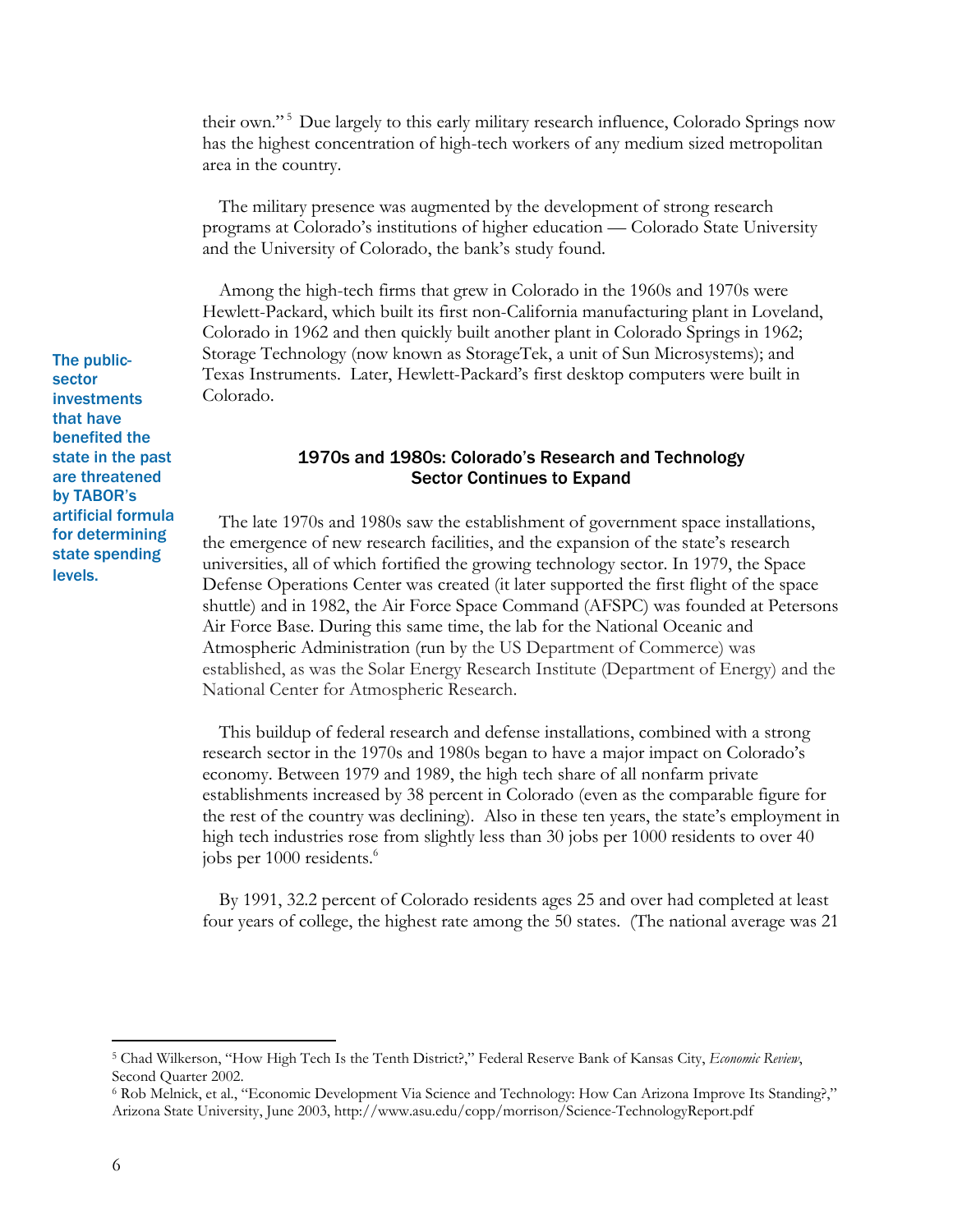#### Colorado's Nonpartisan Legislative Council Staff Finds that Colorado Would Have Boomed in the 1990s With or Without TABOR

"When TABOR passed in late 1992, Colorado was well on its way to emerging from the economic doldrums of the 1980s as employment increased by 3.4 percent that year. … Colorado was well positioned in 1992 to outperform the country as its relative costs for labor, housing, and commercial and industrial buildings were lower than those in competing areas."

Source: Colorado Legislative Council, *House Joint Resolution 03-1033 Study: TABOR, Amendment 23, the Gallagher Amendment, and Other Fiscal Issues*, September 2003, p. 31.

percent.)<sup>7</sup> Colorado's status as one of the very best-educated states gave it a major competitive advantage, particularly during the high-tech economic transformation of the 1990s.

## Colorado's Somewhat Weaker 1980s Primed the State for Growth in the 1990s

Colorado's economic expansion in the 1990s appears even more dramatic when it is compared to the economic downturn that the state experienced in the 1980s. This slump was caused mainly by a real estate bust and a huge drop in oil prices (Denver is the regional headquarters for the Rocky Mountain energy industry). Other contributing factors were massive layoffs at mines and a decline in agriculture. While the effects of this decline were felt throughout the economy, the real estate market was hit particularly hard. For example, at the height of the state's economic problems in 1985-86, Denver had a 30 percent office vacancy rate, the highest in the nation. By 1987, downtown office space that was once worth \$40 per square foot was being auctioned off for \$5 per square foot.<sup>8</sup> By the late 1980s, the cost of living and doing business in Colorado had been greatly reduced. These low costs gave Colorado an additional competitive edge entering the 1990s.

#### Colorado's High-tech Investments Paid Off in the 1990s

When the U.S. high-tech sector took off in the 1990s, Colorado was primed to enjoy a disproportionate share of the benefits. The high tech share of all Colorado nonfarm private establishments increased 73 percent from 1989 to 1997.<sup>9</sup> Computer services and communications services were two of the fastest growing industries in Colorado during the  $1990s$ <sup>10</sup> Indeed, Colorado's employment and average earnings in the communications industry doubled between 1990 and 2000.<sup>11</sup> In more general terms, Colorado's high-tech employment base grew 33 percent between 1990 and 1996, as  $30,000$  jobs were created.<sup>12</sup>

<sup>7</sup> U.S. Census Bureau, *Educational Attainment in the United States: March 1991 and 1990*, Table 13. Using a slightly different measure, the share of adults with a bachelor's degree or higher, the 1990 Census found that Colorado ranked third among the 50 states, just behind Massachusetts and Connecticut.<br><sup>8</sup> Thomas Noel, "Mile High City,"1997, <u>http://www.denvergov.org/AboutDenver/history\_narrative\_7.asp</u>. 9 See Melnick et al.

<sup>&</sup>lt;sup>10</sup> William Keeton, "Economic and Banking Conditions in Colorado," Federal Reserve Bank of Kansas City, May 1997.<br><sup>11</sup> See Kendall.

<sup>12</sup> William T. Archey, President and CEO of the American Electronics Association. Testimony before the House of Representatives, April 23, 1998.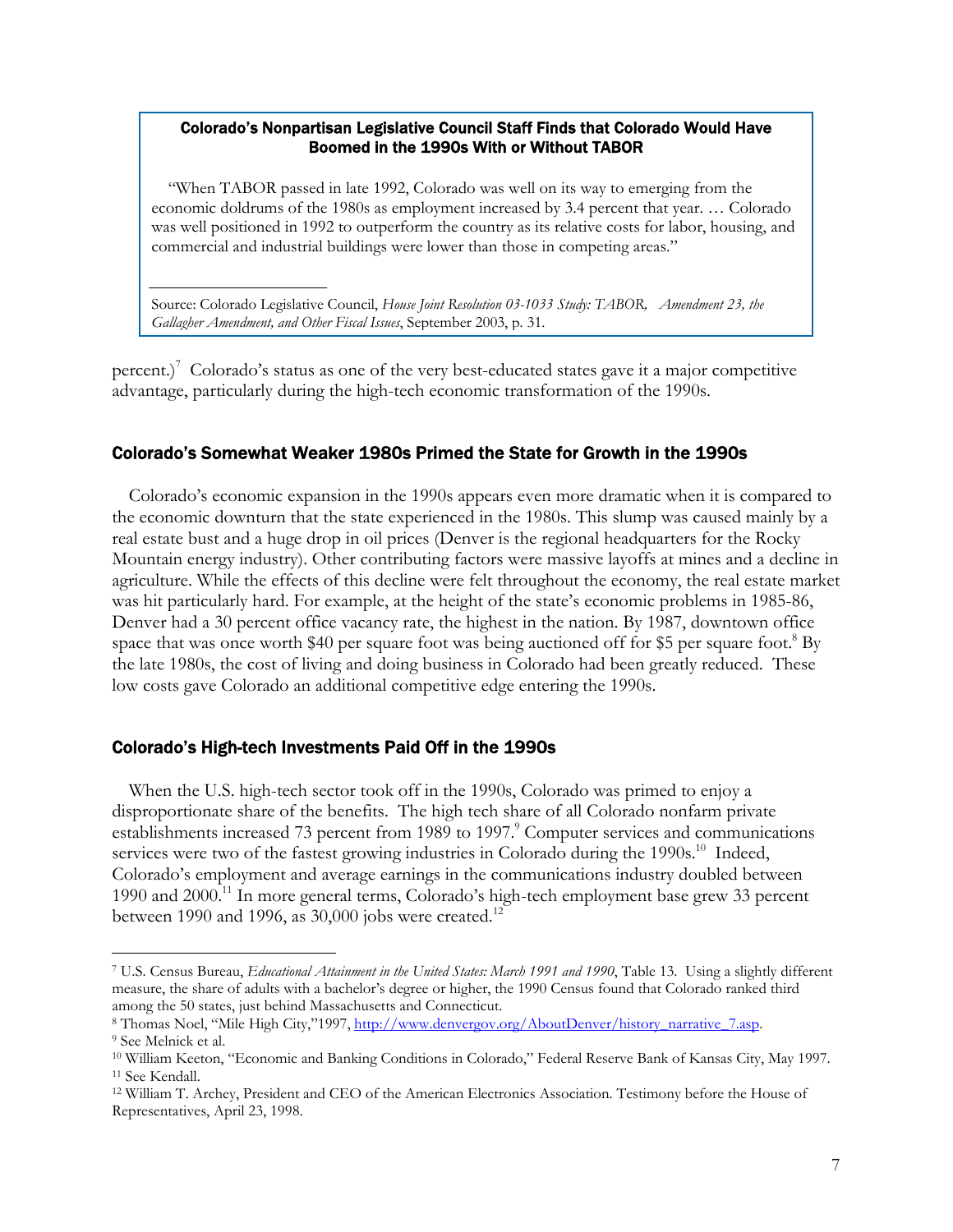Colorado's status as one of the very besteducated states gave it a major competitive advantage.

# Other Factors Contributing to Growth in the 1990s: Recreation, Second Homes, Capital Gains and More Public Investment

While the booming high-tech market was a major driver of Colorado's growth in the 1990s, other factors played key supporting roles.

# Recreation

Colorado has been a popular tourist destination for many years, thanks in large part to its geography and the recreational activities it provides. The mountainous western half of the state contains world-renowned ski resorts like Aspen and Vail. The state also boasts over 41 state parks and offers a wide variety of outdoor activities—.skiing, hiking, mountain biking, and kayaking. Its location in the middle of the country and the presence of a major airport, linked to the mountains by well-maintained highways, supported the growth of the ski and other industries. As the nation became wealthier during the 1990s, more people were able to travel and take advantage of Colorado's natural assets. By 1997, tourism jobs accounted for eight percent of all jobs statewide and 26 percent of all jobs in the Western Slope, the region with the highest concentration of ski resorts.<sup>13</sup>

## Second Homes

During the 1990s, tourism was not limited to out-of-towners making short visits to the state. According to a 1997 study by the Center for Business and Economic Forecasting, the traditional definition of tourism began to change during this time, as more wealthy visitors began building second homes in Colorado. Such homes allowed visitors to stay longer and visit more frequently, creating a new demand for services and jobs.14 Construction, in particular, benefited from this new trend.

## Capital Gains

Investments in high technology began to soar in the 1990s, creating what would later be dubbed an "Internet bubble." These investments flourished in the longest-running bull market the US has ever experienced. Capital gains on these investments also increased, especially in states—like Colorado— that had a huge high-tech sector. Realized capital gains increased nearly six-fold between 1992 and 2000 in Colorado, making income taxes on capital gains realizations an important source of revenue in the state.<sup>15</sup> (The state's strong revenue growth in the 1990s, which was largely driven by

<sup>&</sup>lt;sup>13</sup> This does not take into account indirect services or jobs resulting from tourism, such as landscaping for hotels or laundry. Center for Business and Economic Forecasting, "Tourism Jobs in Colorado," Colorado Department of Local Affairs, March 15, 20001, www.dola.state.co.us/demog/cbef/tourism.pdf. 14 Ibid.

<sup>15</sup> In fact, capital gains is a more important source of income for Colorado than in other states. See Bill Keeton, "The New Financial System: What's in It for Colorado?,"Federal Reserve Bank of Kansas City, May 2001, http://www.kc.frb.org/spch&bio/colorado2001/co2001doc.pdf.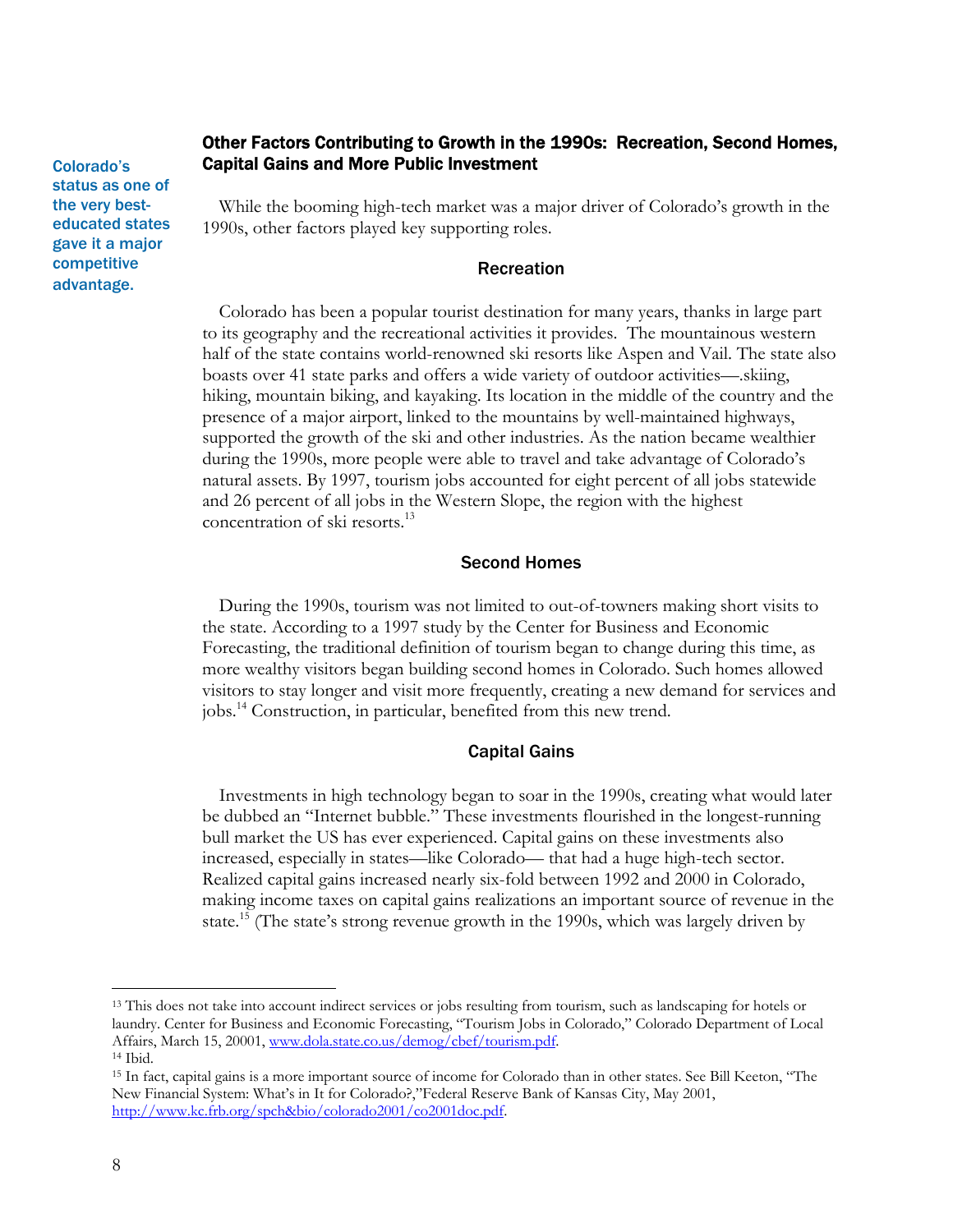these capital gains, is sometimes incorrectly attributed to TABOR. Colorado's nonpartisan Legislative Council has pointed out drily that "the health of the stock market cannot be linked to the presence of Colorado's TABOR limits on government spending."16)

#### Public Investment

Colorado also made a series of public investments in the mid 1980s and early 1990s that focused on further developing the state's science and technology sector. These investments ranged from economic development initiatives, such as establishing enterprise zones, job training programs, and state business development and international trade offices, to increased funding for higher education, and infrastructure projects, the largest of which was the \$3 billion Denver International Airport.

 The precise contribution of each of those initiatives is difficult to measure. But it appears likely that many of these public investments, along with the other factors described in this paper, have made Colorado particularly well-placed to succeed in a technology led economy. A team of researchers from the business school and the public affairs school at Arizona State University, in a multi-state study issued in 2003, reported that successful high-tech states including

| <b>TABLE 2. ECONOMIC INDICATORS:</b><br><b>AVERAGE ANNUAL CHANGE, 1992-2004</b> |             |                                              |                   |  |  |
|---------------------------------------------------------------------------------|-------------|----------------------------------------------|-------------------|--|--|
|                                                                                 | <b>Jobs</b> | <b>Personal</b><br><b>Income</b><br>(\$2004) | <b>Population</b> |  |  |
| Arizona                                                                         | 3.8         | 4.8                                          | 3.2               |  |  |
| Colorado                                                                        | 2.6         | 4.4                                          | 2.3               |  |  |
| Idaho                                                                           | 2.9         | 3.5                                          | $2.2^{\circ}$     |  |  |
| Montana                                                                         | 2.2         | 2.6                                          | 1.0               |  |  |
| Nevada                                                                          | 5.0         | 5.8                                          | 4.7               |  |  |
| <b>New Mexico</b>                                                               | 2.3         | 3.0                                          | 1.5               |  |  |
| Utah                                                                            | 3.1         | 4.1                                          | $2.2^{\circ}$     |  |  |
| Wyoming                                                                         | 1.8         | 3.0                                          | 0.7               |  |  |
| <b>Mountain States</b>                                                          | 2.8         | 3.8                                          | 2.2               |  |  |

Source: CBPP analysis of data from Bureau of Labor Statistics, Bureau of Economic Analysis, and Census Bureau.

Colorado "show sustained intergovernmental funding for human and capital infrastructure, which was matched by private investments, linked by catalytic events, and sustained by leadership. And, whether by chance or design, they benefited from proximity to research institutions and good quality of life, both of which are powerful attractions for high tech businesses."17

## Colorado and Its Neighbors, Pre- and Post-TABOR

Colorado is the only state with TABOR, but it is not the only state with high levels of military investment, high-tech firms, a young and well-educated population, and Rocky Mountains ski resorts. If TABOR caused Colorado's economic growth, then Colorado alone should have boomed in the 1990s. In fact, however, other states also grew strongly in the 1990s. Colorado's Rocky Mountain State neighbors experienced similar and sometimes greater growth than did Colorado during the 1992-2004 time period. Nevada's average annual job growth in the post TABOR years has been almost twice that of Colorado's. Arizona, Idaho, and Utah also have had higher job growth

<sup>&</sup>lt;sup>16</sup> Colorado Legislative Council, House Joint Resolution 03-1033 Study: TABOR, Amendment 23, the Gallagher Amendment, and Other Fiscal Issues, September 2003, p. 31.

<sup>&</sup>lt;sup>17</sup> See Melnick et al, p. iii.